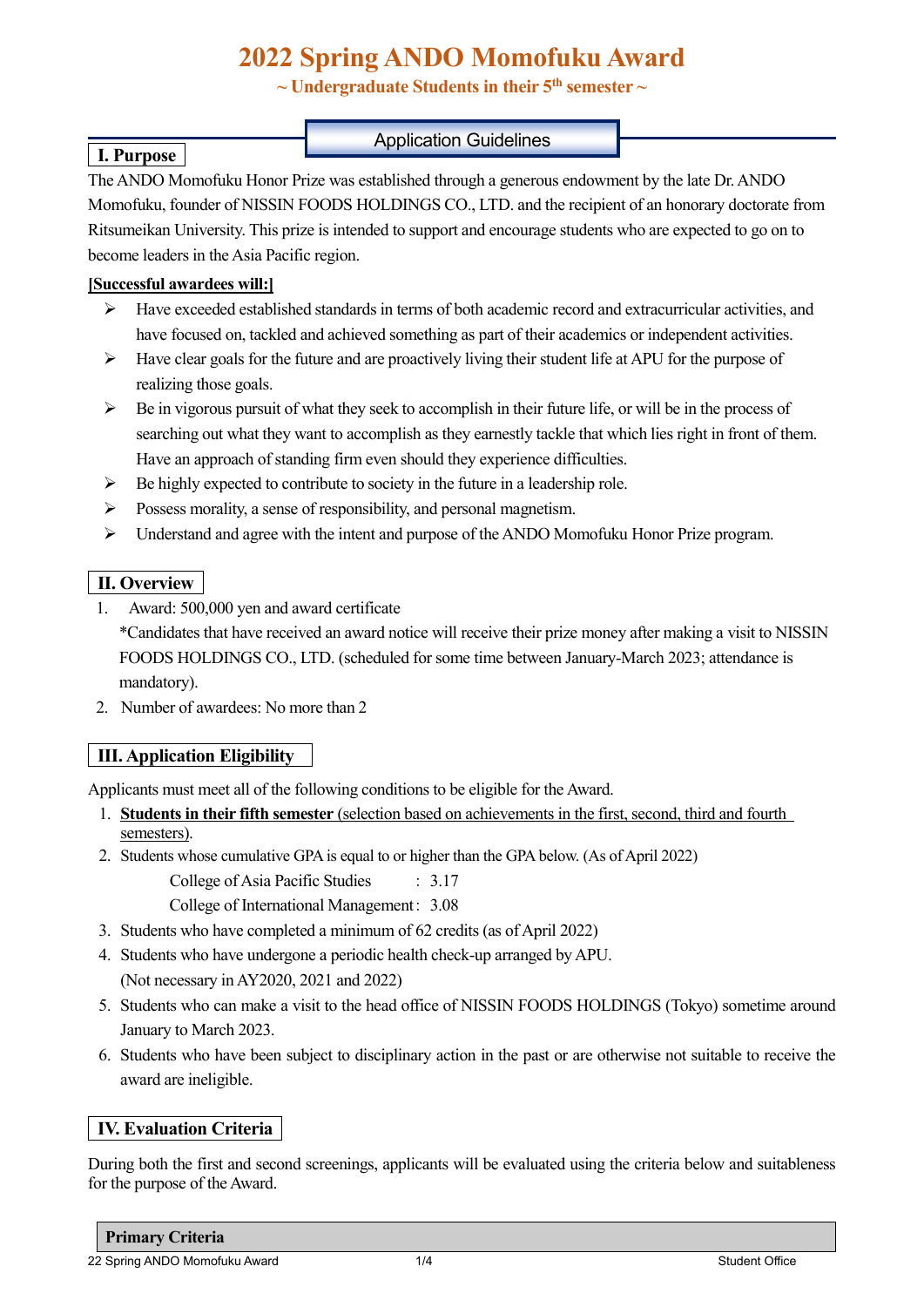| 1.                         | Academic record/extracurricular activities                                                                            |  |
|----------------------------|-----------------------------------------------------------------------------------------------------------------------|--|
|                            | Awardees will have (or be expected to have) an excellent academic record accompanied by exceptional                   |  |
|                            | scholastic results or will have demonstrated leadership and remarkable performance in their extracurricular           |  |
|                            | activities, or both.                                                                                                  |  |
| $\overline{2}$ .           | <b>Future potential</b>                                                                                               |  |
|                            | Awardees will feel resonance with the basic philosophy of APU, have a strong desire to contribute to society          |  |
|                            | backed by lofty ambitions, and will possess a clear vision and goals.                                                 |  |
| <b>Basic Criteria</b>      |                                                                                                                       |  |
| 1                          | Ability to plan                                                                                                       |  |
| 2.                         | Ability to execute                                                                                                    |  |
| 3.                         | Outcome                                                                                                               |  |
| 4.                         | Persuasiveness                                                                                                        |  |
| 5.                         | Originality and creativity; both traits that Dr. ANDO Momofuku emphasized greatly.                                    |  |
| <b>Additional Criteria</b> |                                                                                                                       |  |
| 1                          | Shows that they understand and feel a resonance with the late Dr. ANDO Momofuku and Nissin Foods<br>Holdings Co. Ltd. |  |

# **VI. Screening and Award Schedule**

#### **1**. **First screening**

(1) Documents to be submitted for first screening

[Application deadline] Monday, April 25, 2022, 10:00 a.m. (JST) [Application method] Survey (<https://survey2.apu.ac.jp/limesurvey/index.php/243785?lang=en>) The University may contact you to ask the details of your contents of your application. Please check your APU email account every day.

(2) Announcement of first screening results Wednesday, May 18, 2022 (via personal message over Campus Terminal)

#### **2**. **Second screening (Submission of presentation video; only for students who passed first screening)**

- (1) Second screening guidance (conducted over Zoom) Information will be given on how to prepare the presentation video and zoom interview details. [Date and time] Friday, May 20, 2022,  $5<sup>th</sup>$  or  $6<sup>th</sup>$  period [Eligible students] Students who passed first screening
- (2)Submission of presentation video

[Submission Deadline] Thursday, June 2, 2022, 10:00 a.m. (JST)

[ Video Length] 10 minutes

[Video Theme]

Cite an example of your efforts in either your academic record or your extracurricular activities, or both, that you engaged in while a student at APU. Explain how you will leverage your takeaways from those efforts in the future in order to contribute to society. Also touch upon how you intend to utilize the scholarship (in full or in part) to achieve your dreams." Come up with a title that matches your theme and prepare a speech.

[Rules Concerning Language]

One minute of the presentation's 10 minutes should be in the student's non-basis language. The

remainder of the presentation can be in either Japanese or English.

[Public release] Videos will be made public for online viewing.

[Notes] \* The University may request candidates to edit and resubmit their video due to copyright issues etc.

\* Do not deviate from the abovementioned video theme.